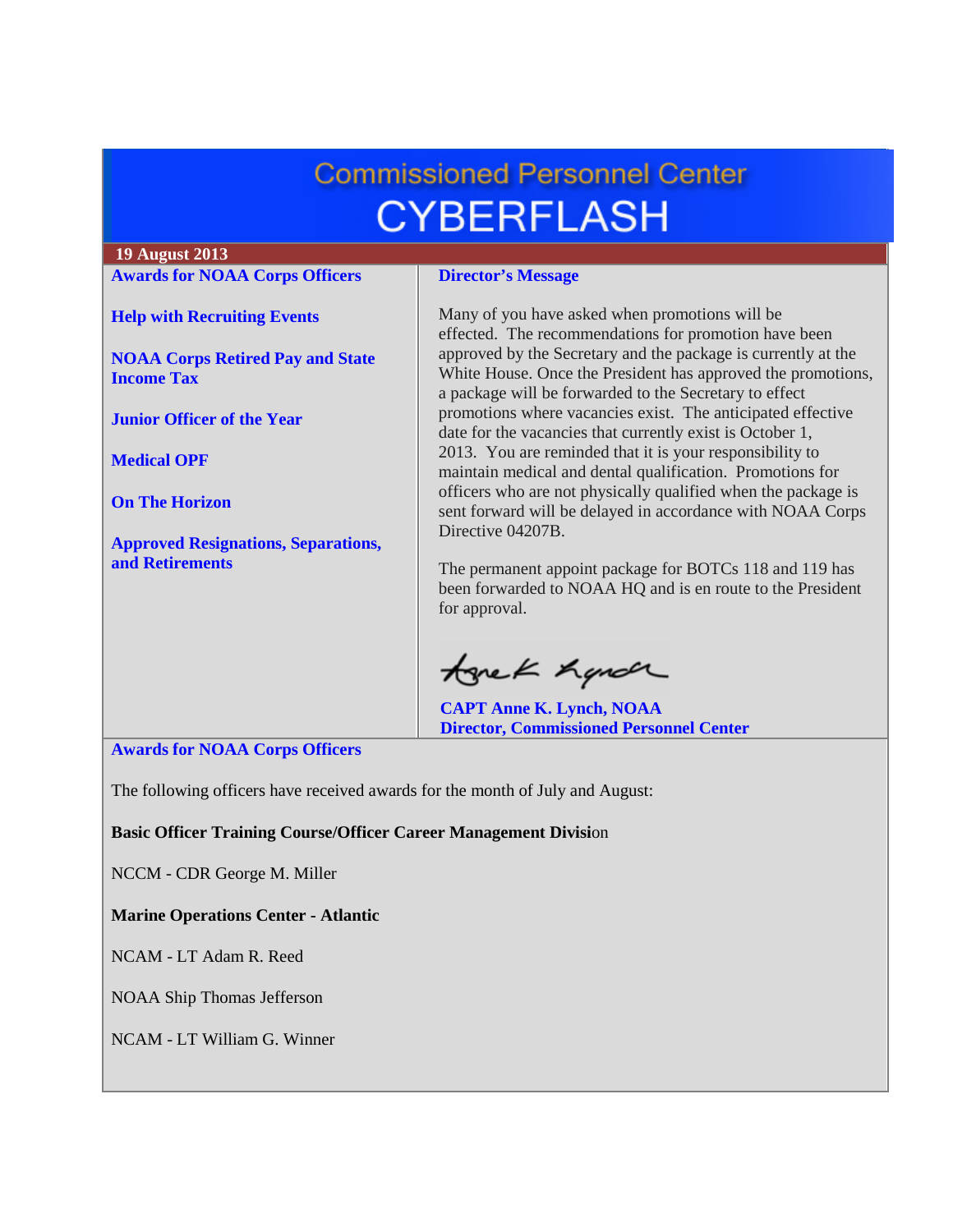### **Aircraft Operations Center**

NCAM - LTJG Robert J. Mitchell

# <span id="page-1-1"></span>**NOAA Corps Retired Pay and State Income Tax**

On June 30, 2013 (effective July 1, 2013), the Governor of Ohio signed the budget bill that included excluding NOAA and USPHS retired officers from paying state income taxes on their retired pay. This is due to the tireless efforts of RADM John Bossler, NOAA (Ret.), the Military Officers Association of America (MOAA) and the USPHS. RADM Bossler has provided a document available to all active duty and retired officers so they might get their state(s) to follow suit. The document has been posted to the CPC website and can be found at [http://www.corpscpc.noaa.gov/files/ohiolaw.pdf.](http://www.corpscpc.noaa.gov/files/ohiolaw.pdf) Please direct any questions to Katherine Raymond at [katherine.raymond@noaa.gov](mailto:katherine.raymond@noaa.gov) or 301-713-7732.

#### <span id="page-1-0"></span>**Help with Recruiting Events**

Recruiting is planning for the 2013 Fall Career Fair season and needs help attending career fairs. The list below is the list of schools planned for the fall. If you would like to attend any of the listed career fairs or know of a career fair not on the list that you would like to attend, please contact LT Tony Perry at [noaacorps.recruiting@noaa.gov.](mailto:noaacorps.recruiting@noaa.gov)

| University Of South Carolina       | 9/17/2013  |
|------------------------------------|------------|
| Penn State                         | 9/19/2013  |
| University of Maryland             | 9/24/2013  |
| Sacramento State                   | 9/25/2013  |
| California State Long Beach        | 9/26/2013  |
| University of Delaware             | 9/26/2013  |
| University of Michigan             | 10/1/2013  |
| Michigan State                     | 10/2/2013  |
| University of Colorado Boulder     | 10/2/2013  |
| Tuskegee University                | 10/3/2013  |
| University of Southern Mississippi | 10/9/2013  |
| Virginia Tech                      | 10/10/2013 |
| <b>SUNY Maritime</b>               | 10/15/2013 |
| <b>UC Santa Barbara</b>            | 10/15/2013 |
| <b>UC San Diego</b>                | 10/16/2013 |
| Maine Maritime                     | 10/17/2013 |
| University of Rhode Island         | 10/23/2013 |
| University of Washington           | 10/23/2013 |
| Hawaii Pacific University          | 10/23/2013 |
| <b>Mass Maritime</b>               | 10/24/2013 |
| Texas A & M Galveston              | 10/25/2013 |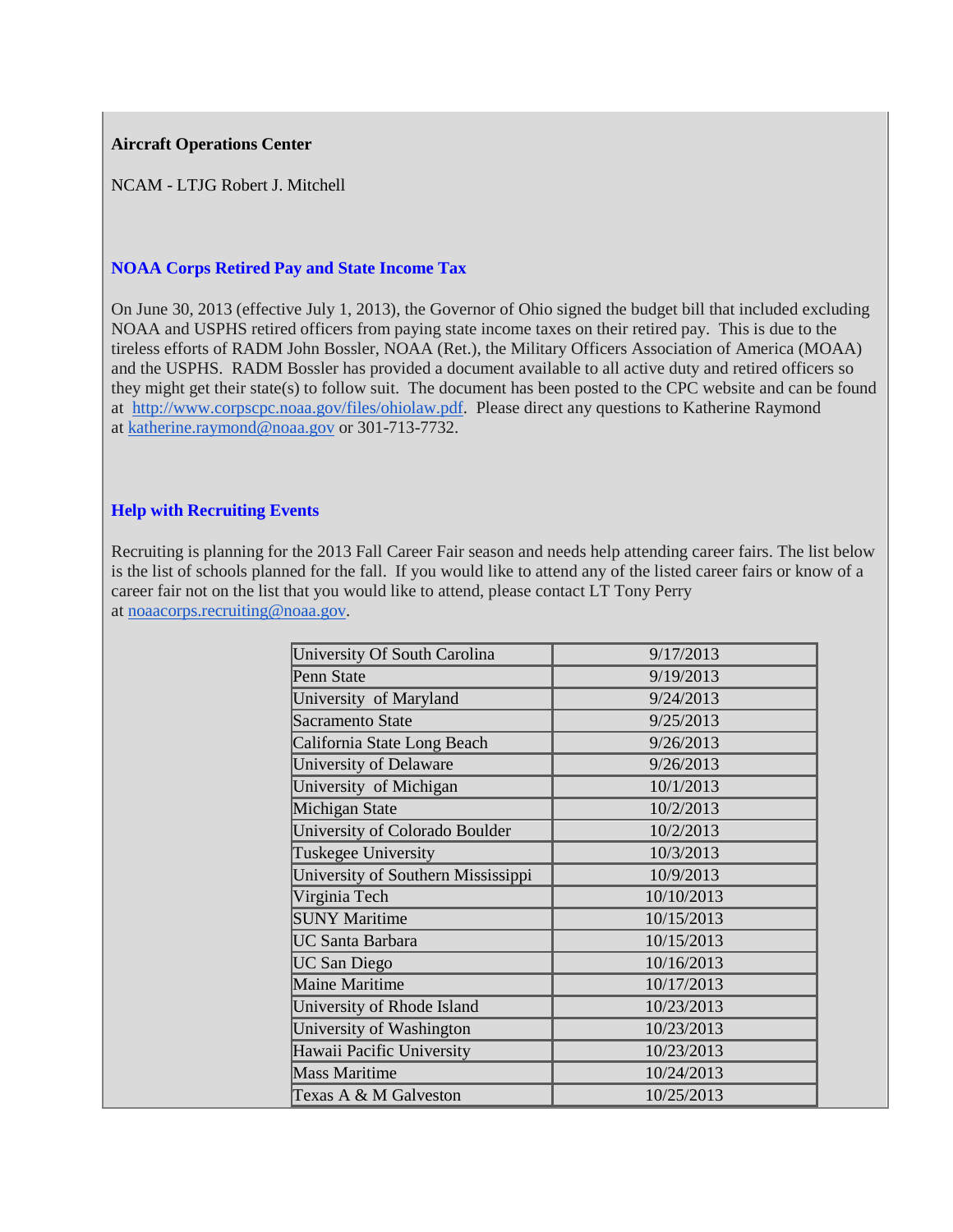#### <span id="page-2-0"></span>**Junior Officer of the Year**

On Friday, August 9, 2013, at the Reserve Officers Association (ROA) annual conference, LT Joshua Slater was presented the 2012 Junior Officer of the Year award. LT Slater was honored to receive the award and represented NOAA Corps with warmth and humility. A portion of his award nomination follows:

LT Slater is recognized for his outstanding achievements as Operations Officer aboard Nancy Foster. His proactive approach led to maximum utilization of the platform, minimum down-time and a well-trained proficient junior officer staff. LT Slater's actions while in the role of Acting Executive Officer showed his high level of dedication and diplomacy. He is well respected by scientific programs and the crew of Nancy Foster.

An officer of extraordinary character, LT Slater has shown great competence in emergencies. During a TDY assignment in Hawaii, LT Slater rescued a woman and two children from drowning and directed others on the beach to perform emergency tasking while he initiated lifesaving actions until EMS arrived. LT Slater is an exemplary officer and reflects very positively on the NOAA Corps.